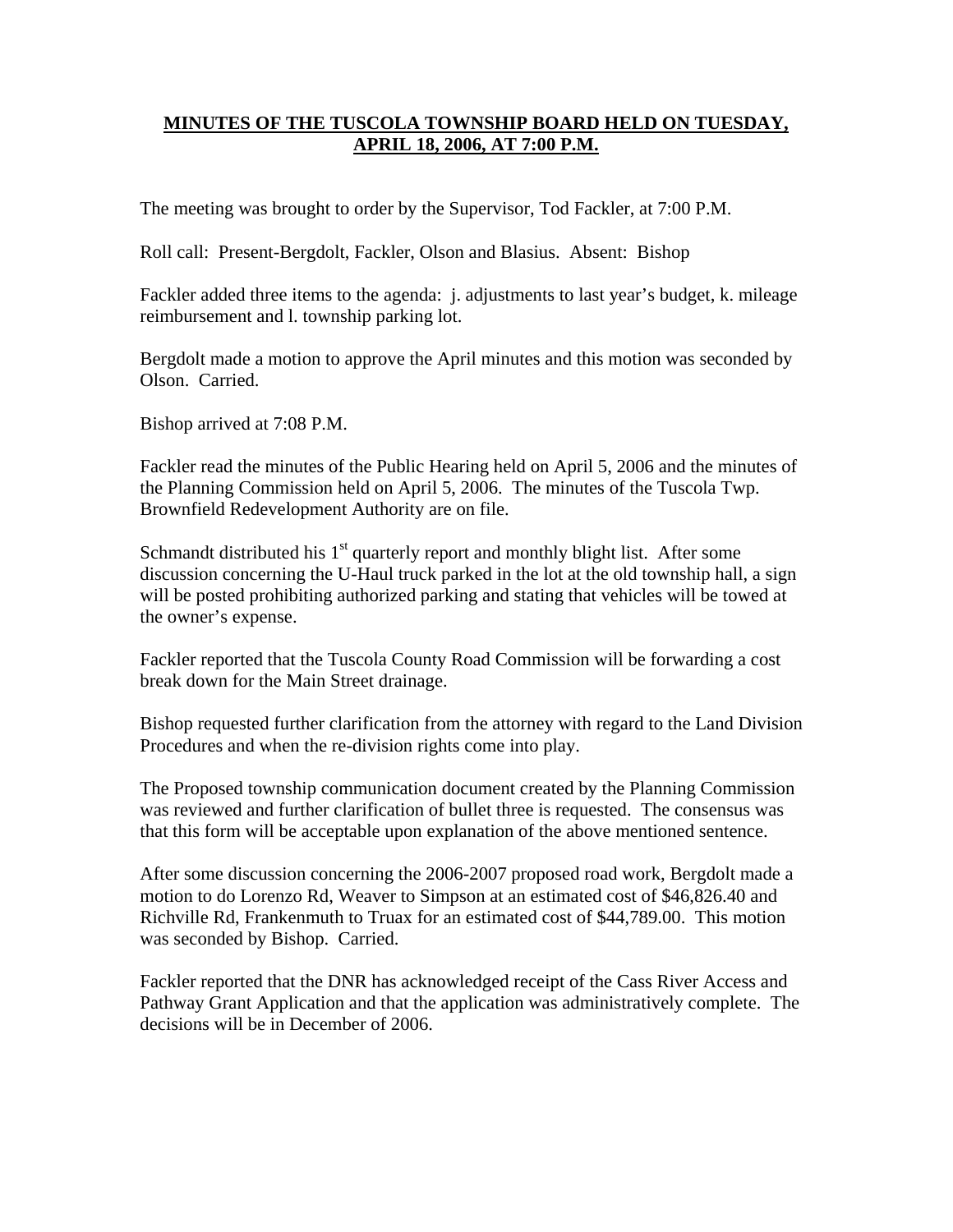A proposal from Caro Fire Equipment Company was reviewed. (see attached) Clarification will be requested as to placement of extinguishers and the cost of maintaining same. Blasius will obtain additional proposals.

Fackler reported that he will be meeting with the State Police and the T.C.R.C. on Monday, April 24, 2006, at 9:30 a.m. concerning the speed limit on Cottrell Rd.

Steve Schreiner inquired about the status of lot on Church St. Since no interest has been expressed by adjacent landowners, Fackler stated that the township needs to proceed with the listing of each property by a realtor and will need to be surveyed before bids will be received.

The Citizen's Council representatives were present to discuss some ball program issues. Doug Wischmeyer inquired about the placing of a storage shed on the property. Fackler expressed concern over the liability issue of a shed on placed on a permanent foundation. The Citizen's Council would like to be able to move the shed if necessary in the future. Appropriate anchoring methods were discussed. Bishop made a motion to approve the building of the storage shed with an appropriate anchoring method. This motion was seconded by Blasius. Carried. Blasius will contact Piazza Masonry to fill a crack in the wall of the concession stand.

Fackler submitted a requested bid from the county for the township's share to rejoin the East Central Michigan Planning and Development organization. This would cost the township \$303.79. After some discussion, Fackler will obtain additional information for the next meeting.

The Michigan State Housing Development Authority letter was discussed and tabled.

Fackler presented a memorandum from Bauckham concerning the Michigan Zoning Enabling Act. This will be reviewed for future discussion.

The Tuscola County Board of Commissioners monthly report of county activities was distributed.

Waste Management open house will be May 18, 2006.

Blasius made a motion to correct the 2005-2006 budget in the following areas: \$300 from Supervisor's Expense to Assessor's Expense, \$375.00 from Contingency to Payroll Taxes, \$60.00 from Contingency to Planning Commission, \$850.00 from Contingency to Road Expense, \$200.00 from Contingency to Street Lighting. This motion was seconded by Olson. Carried.

Bergdolt made a motion to raise the mileage rate from \$.36 per mile to \$.40 per mile. This motion was seconded by Bishop. Carried.